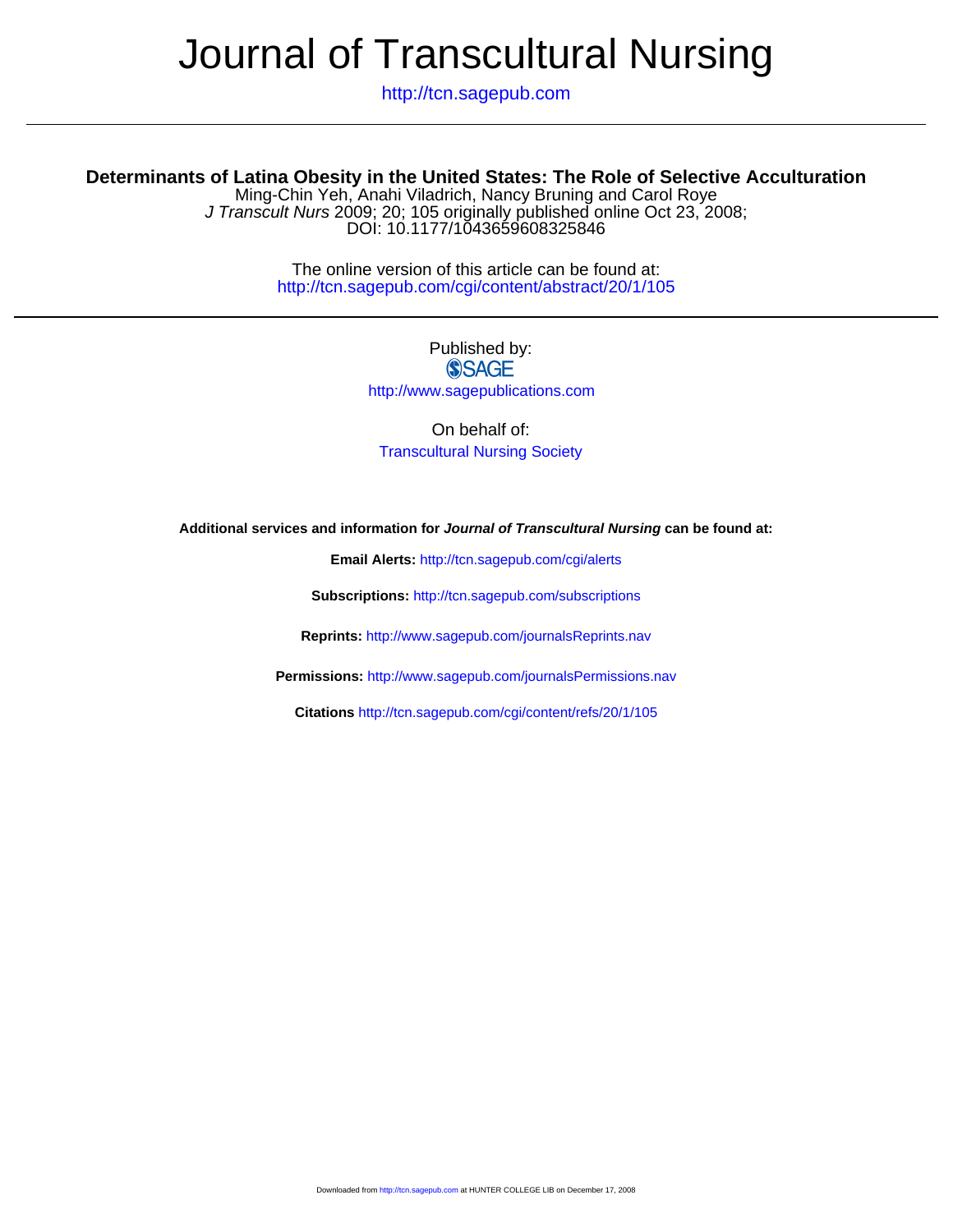## **Determinants of Latina Obesity in the United States**

### **The Role of Selective Acculturation**

Ming-Chin Yeh, PhD Anahi Viladrich, PhD Nancy Bruning, MPH Carol Roye, EdD, RN *Hunter College, City University of New York*

**Journal of Transcultural Nursing** Volume 20 Number 1 January 2009 105-115 © 2009 Sage Publications 10.1177/1043659608325846 http://tcn.sagepub.com hosted at http://online.sagepub.com

Obesity has reached epidemic proportions in the United States. Hispanic American women in particular have higher rates of obesity than their non-Hispanic White counterparts. In this article, the authors review the existing literature on acculturation as it relates to obesity and health behaviors among U.S. Hispanic women. In addition, a conceptual framework is proposed to examine factors contributing to obesity through "selective acculturation." This concept challenges traditionally held unilateral assumptions that underscore Hispanic women's unhealthful behavioral patterns by explaining a process whereby Hispanic women both maintain some older health-related behaviors and acquire new ones once they settle in a new culture.

*Keywords: Hispanics; obesity; acculturation; body mass index; nutrition*

**Tispanic women living in the United States have a** higher prevalence of obesity than do their non-Hispanic White counterparts (National Center for Health Statistics, 2004). This disparity exists against a larger backdrop of what has been called the Hispanic Health Paradox (Franzini, Ribble, & Keddie, 2001), which refers to the phenomenon of newly arrived Hispanics who generally have better health status, such as lower obesity and mortality rates, than the U.S. population overall (Gordon-Larsen, Harris, Ward, & Popkin, 2003). However, over time much of this health advantage disappears; as years go by, both female and male Hispanic immigrants and those of subsequent generations tend to have increased rates of obesity and diabetes that surpass those of non-Hispanic Whites (Gordon-Larsen et al., 2003).

Researchers have proposed various explanations for such initial discrepancies and why they change over time. Theorists have become interested in the role of acculturation, which can be briefly defined as the process of acquiring and internalizing the prevailing attitudes, beliefs, and behaviors of a new culture, either to supplement or to replace those of one's culture of origin (Hazuda, Haffner, Stern, & Eifler, 1988; Vega & Amaro, 1994). Immigrants may arrive in the United States with culturally driven protective behaviors such as nonobesogenic dietary patterns. Certain of these protective behaviors appear to change through acculturation, and it is thought that this phenomenon may help explain the eventual increases in obesity seen in Hispanic Americans. Even if a large portion of the Hispanic population carries the so-called "obesity genes" (Malis et al., 2005; Tanko et al., 2005), this predisposition is more likely to express itself in the presence of an environment and behaviors that are obesogenic. Among environmental variables such as access to healthful food, opportunities to engage in physical activity, and health care use and access, acculturation shows promise as a modifiable determinant of healthy weight in the Hispanic population.

Acculturation offers a potential mechanism for influencing and perhaps improving on protective health behaviors and thus is of interest to those studying obesity in immigrants. At this point in time, acculturation is not completely understood, and several major theories are energetically debated in the literature, in particular in relation to the Hispanic Health Paradox (Abraido-Lanza,

**Authors' Note:** This project was sponsored by the Immigration and Health Initiative of Hunter College, City University of New York. The authors gratefully acknowledge the research contributions of Yat Ping Wong and Maureen Silverman.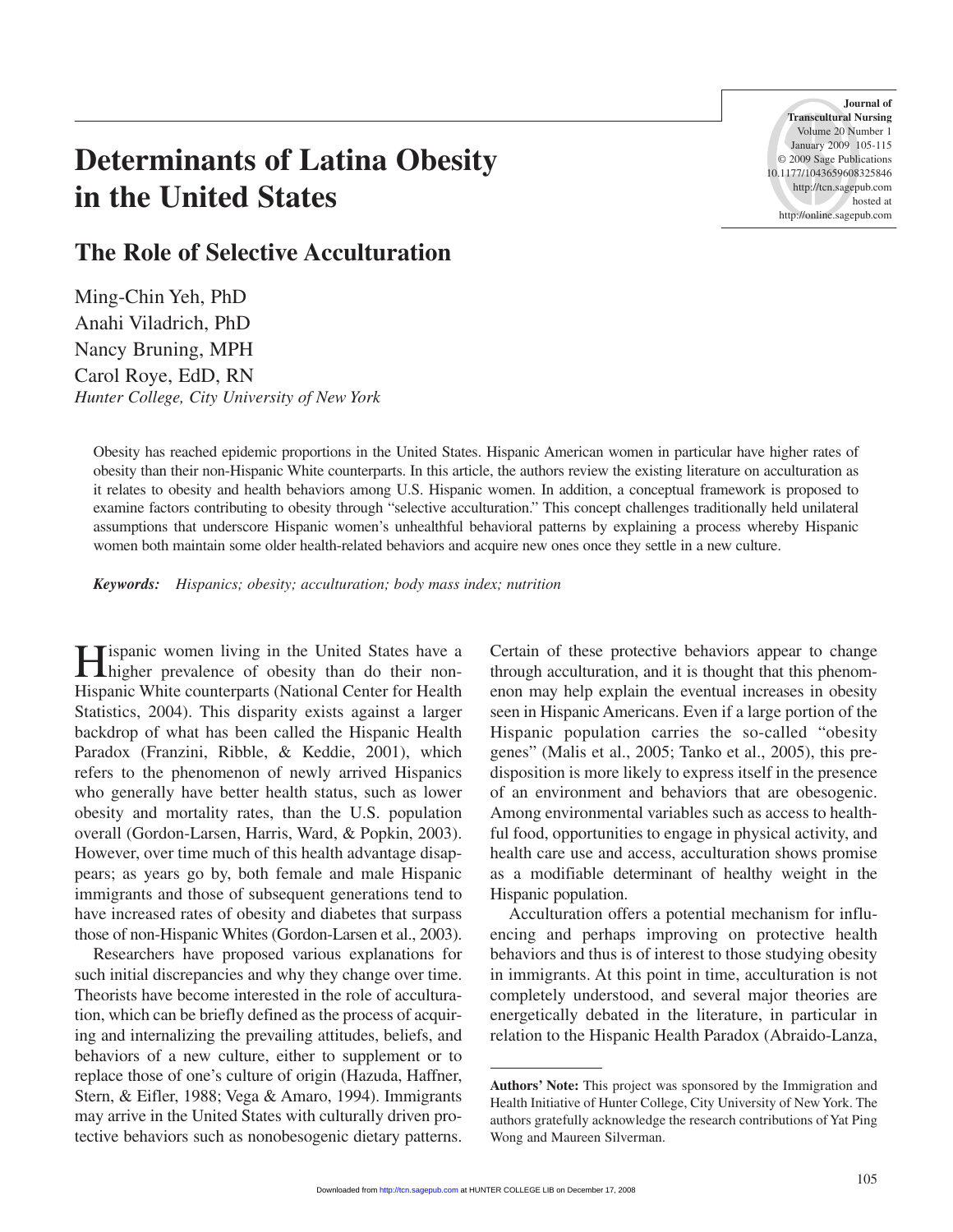Chao, & Florez, 2005; Hunt, Schneider, & Comer, 2004; Jasso, Massey, Rosenzweig, & Smith, 2004; Landrine & Knonoff, 2004; Lara, Gamboa, Kahramanian, Morales, & Hayes Bautista, 2005). Of these theories—the healthy immigrant hypothesis, the salmon bias hypothesis, socioeconomic status (SES) as a determinant, and segmented acculturation—the last two consider acculturation as a fundamental force. The theories may be summarized as follows.

The healthy immigrant hypothesis is based on evidence that individuals who immigrate self-select and are likely to be healthier and have other advantages such as superior psychological support. Thus, they are heartier and more resilient in spite of their typically lower SES and the presence of other determinants of obesity and related conditions.

The salmon bias hypothesis rests on the possibility that mortality rates are artificially low because Hispanics who are ill or aging return to their birth country to die (Franzini et al., 2001). However, U.S.-born Hispanics, who presumably want to spend their last years in the United States with their families, Cubans who cannot return to Cuba for political reasons, and Puerto Ricans whose deaths are recorded in U.S. vital statistics also have lower mortality rates (Franzini et al., 2001).

SES as a determinant is a theory that emerged from the observation that acculturation has mixed effects on behavioral risk factors and health outcomes such as obesity. There is considerable variation in health among subgroups, for which differences in SES may provide a partial explanation (Hajat, Lucas, & Kington, 2000; National Research Council, 2002).

Segmented acculturation proposes that a form of acculturation may be emerging that is not linear, steady, or continuous but that occurs in segments and results in either upward economic mobility and greater health or downward mobility and plummeting health (Portes & Zhou, 1993).

Although these theories are supported by the evidence, they fall short of providing the basis for a satisfactory model that can be operationalized to guide practice, research, or policy. A new conceptual framework is needed to better explain disparities and serve as a testable framework for interventions. This article takes a step in that direction and considers Hispanic Americans as the culturally unique and transitioning population that they are.

Because obesity most frequently results from dietary and physical activity behaviors that lead to an imbalance in energy, determining and supporting cultural factors related to nonobesogenic health behaviors, such as eating less and exercising more, may be one means of preserving healthy weight among Hispanic immigrants. This in turn may have a major impact on the health of the nation because obesity is a risk factor for many chronic conditions and increased mortality (Pi-Sunyer, 2002). According to the U.S. Census Bureau (2003a), Hispanics compose the largest minority ethnic group in the United States. Lending more urgency to the problem, the proportion of Hispanics in the United States is expected to double by the year 2050, becoming nearly 25% of the population (Henry J. Kaiser Family Foundation, 2003). Therefore, attention to this group is crucial to ensure the health of all Americans in the long run.

Being overweight in general carries risk, but the health risk for obesity is better established (McTeague et al., 2003) and is thus of greater concern. Although obesity is a risk factor for many chronic diseases for both genders, Hispanic women are of particular interest for several reasons. First, they are at a higher risk for obesity than are Hispanic men and non-Hispanic White women. Second, obesity and pregestational and gestational diabetes in a woman increase the risk of adverse birth outcomes and the risk of adult obesity and diabetes in her offspring (Rosenberg, Garbers, Lipkind, & Ann, 2005). Hispanic women generally have a high birth rate, and their body weight and health status can therefore play major roles in the well-being of a significant portion of the next generation and beyond.

To date, there has been limited review of the literature focusing on Hispanic women, acculturation, obesity, and health behaviors. Therefore, in this article, we review the existing literature on acculturation as it relates to obesity and health behaviors that are associated with increased risk of obesity and conclude that there exists a specific pattern of acculturation that can be thought of as "selective." We first examine acculturation as it affects obesity prevalence, diet, and physical activity patterns and health care utilization. We then discuss the major methodological problems with data collection that undermine the confidence with which researchers can draw conclusions. We progress beyond the major theoretical explanations for the paradoxes in Hispanic women's obesity and health in the United States and describe "selective acculturation" as an alternative explanation. With selective acculturation as a fresh focus, we propose recommendations for future research, practice or program, and policy decisions. Our findings and conclusions may provide unique insights about how to tackle the problem of Hispanic obesity and lead to sensible policy proposals on how to design successful interventions.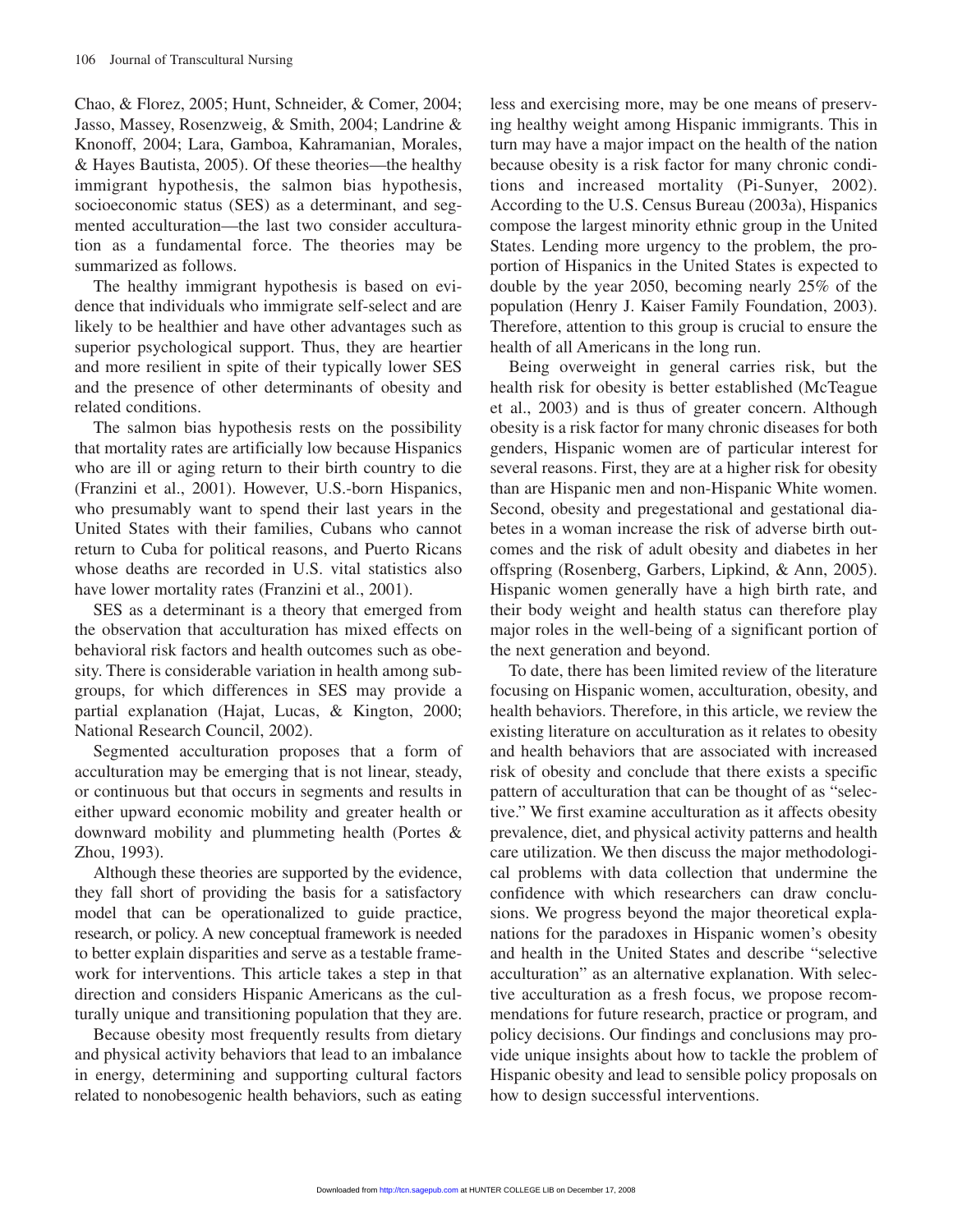#### **Evidence of Acculturation as a Determinant in U.S. Hispanic Women**

To examine acculturation as it affects obesity prevalence, diet and physical activity patterns, and health care utilization, a literature review was performed. Articles published from 1985 through January 2006 were located on scientific online databases: Medline, PsycINFO, and Social Sciences Abstracts. Keywords used were *immigrant, Latino, Hispanic, women, ethnic, culture, acculturation, assimilation, selective acculturation, obesity, weight, overweight, nutrition, diet, physical activity, exercise*, and *health*. Articles considered were limited to those published in peer-reviewed journals. Some small, localized research projects provided relevant data worthy of inclusion but of limited value because of small sample sizes. Therefore, studies based on analysis of data from major national and regional surveys were favored. They include the National Health and Nutrition Examination Survey (NHANES; Flegel, Ogden, & Carroll, 2004), the Hispanic Health and Nutrition Examination Survey (HHANES; Khan, Sobal, & Martorell, 1997), the National Health Interview Survey (NHIS; Flegel, Carroll, Ogden, & Johnson, 2002; Goel, McCarthy, Phillips, & Wee, 2004; Kaplan, Huguet, Newsom, & McFarland, 2004; Khan et al., 1997; Liao et al., 1998; Singh & Siahpush, 2002), and the National Longitudinal Study of Adolescent Health (Gordon-Larsen et al., 2003; Sorlie, Backlund, Johnson, & Rogot, 1993).

The following section presents findings from the literature regarding the influence of acculturation on obesity and related behaviors.

#### **Acculturation and Obesity**

Early local studies of small population samples of Hispanic Americans suggested that women who were more acculturated had higher body weight than did the less acculturated (Hazuda, Mitchell, & Haffner, 1991; Massara, 1989; Pawson, Martorell, & Mendoza, 1991). National surveys such as NHANES and HHANES have supported these findings. An examination of HHANES data suggested that acculturation was linked with BMI (body mass index) among Mexican Americans (Khan et al., 1997). However, women in the second and third generations had higher BMIs. The authors concluded that behaviors and body weight are influenced in different ways by the various components of acculturation and that adopting the host country's language also has different effects on body weight among generations (Khan et al., 1997). In another study, researchers analyzed data from the National Longitudinal Study of Adolescent Health and noted a "striking increase" in overweight between first- and second-generation immigrants. Their analysis indicated that longer residence in the United States was associated with increased overweight status among Puerto Rican and Cuban Americans but not among Mexican Americans (Gordon-Larsen et al., 2003). They found U.S.-born Hispanics exhibited more highly acculturated overweight-related behaviors such as inactivity and diets with higher intake of fast foods and lower intake of fruits and vegetables than foreign-born immigrants.

More recently, Goel and colleagues (2004) used the 2000 NHIS data to study obesity among U.S. immigrants subgroups by duration of residence. They found that foreign-born Hispanics were less likely to be obese than the U.S.-born and that the longer Hispanic immigrants resided in the United States, the higher their BMI. It is interesting that, in this study, BMI did not increase substantially until immigrants had lived in the United States for 10 years—which the authors interpreted as a possible "threshold effect." These results supported those of an analysis of the 1993-1994 NHIS (Singh & Siahpush, 2002) as well as those of an analysis of 1998 NHIS data (Kaplan et al., 2004). The latter analysis found a remarkable fourfold increase in the risk of obesity in longerterm immigrants  $(≥ 15 \text{ years})$  compared to immigrants of 5 years or less.

The association between acculturation and obesity seems consistent and strong. However, as we demonstrate in the next section, the relationships between acculturation and obesity-related behaviors including diet and physical activity, as well as SES and accessibility patterns, are neither clear nor consistent.

#### **Acculturation and Dietary Patterns**

Epidemiological studies have consistently shown that dietary factors, including high-fat foods, are associated with obesity as well as several chronic diseases (Krauss et al., 2000). Recent data also strongly suggest that an excess of foods that are dense in sugar and/or highfructose corn syrup may also play a role in the increase in obesity and diabetes (Brand-Miller, Holt, Pawlak, & McMillan, 2002; Gross, Li, Ford, & Liu, 2004; Ludwig, 2000; Wylie-Rosett, Segal-Isaacson, & Segal-Isaacson, 2004). On the other hand, high consumption of fruits and vegetables and whole-grain foods and limited consumption of saturated fats from red meats are associated with decreased risk for these chronic conditions (Krauss et al., 2000). Thus, traditional Hispanic diets, with their emphasis on fruits, vegetables, whole grains, and legumes and traditional Mexican foods such as cornbread, tortillas, beans, and rice, and lower intakes of desserts and added fats (Dixon, Sundquist, & Winkleby,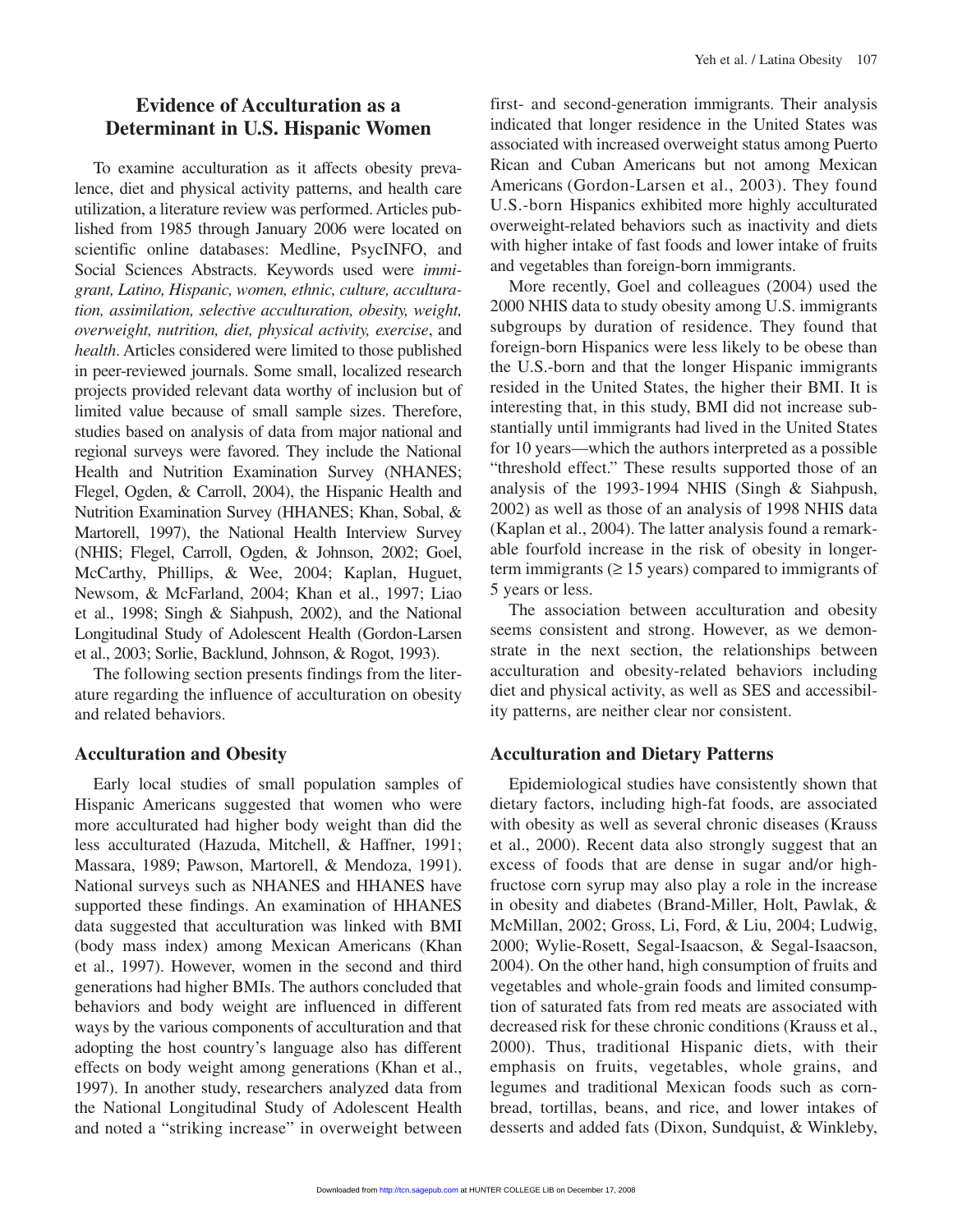2000) may be protective. In fact, when researchers used the Healthy Eating Index (developed by the U.S. Department of Agriculture), they discovered that people who spoke Spanish ate more healthful diets than both non-Hispanic Whites and Hispanic English speakers (Aldrich & Variyam, 2000). The Hispanics who spoke English were assumed to be more acculturated, suggesting that acculturation is accompanied by an erosion in the quality of the diet. Other researchers found that firstgeneration Mexican women had a more healthful diet than did second-generation Hispanic women, whose poorer diet resembled that of non-Hispanic White women. Using data from NHANES III (1988 to 1994), researchers found similar results regarding intake of several vitamins, minerals, and fiber (Dixon et al., 2000). These studies and others (Aldrich & Variyam, 2000; Guendelman & Abrams, 1995; McArthur, Anguiano, & Nocetti, 2001; Neuhouser, Thompson, Coronado, & Solomon, 2004) have demonstrated that as acculturation and income increase, the relatively healthful Hispanic immigrant diet deteriorates.

#### **Acculturation and Physical Activity Patterns**

Lack of physical activity is associated with increased risk of obesity and obesity-related outcomes such as mortality and morbidity from coronary heart disease, high blood pressure, and diabetes (Centers for Disease Control and Prevention [CDC], 1996). Most studies of physical activity have measured leisure-time physical activity (LTPA), and the most recent data (2004) indicate that Hispanic women have the highest rate of inactivity— 39.6% (CDC, 2005).

There are few studies that focus on the determinants of physical activity in minority women and even fewer focusing on Hispanic women. However, in contrast to the situation with diet, acculturation appears to improve the level of physical activity in both men and women. Analysis of NHANES III (1988 to 1994) revealed that inactivity was lower among those Hispanics who spoke mostly English, those who had lived in the United States for 5 years or more, and those who were born in the United States. The difference was striking—women who were less acculturated had a 58% rate of inactivity, compared to 28% for those who were more acculturated. In the Women's Cardiovascular Health Network Project, first-generation Hispanic women with English language acculturation and those who were younger than 25 years of age when they arrived in the United States were more likely to report being physically active. However, the length of residence, another common proxy for acculturation, was not a factor (Evenson, Sarmientoa, & Ayalab, 2004). In this and in other studies, Hispanic women named many sociocultural or acculturation barriers to physical activity including gender roles, language difficulties, and peer pressure (Eyler et al., 2002a, 2002b; Eyler, Matson-Koffman, et al., 2003; Eyler, Wilcox, et al., 2002; Juarbe, 1998; Juarbe, Lipson, & Turok, 2003).

#### **Acculturation and Accessibility– Availability Patterns**

The physical environment for Hispanics can either support or limit their power to engage in healthy behaviors, regardless of their awareness or beliefs (Green, Potvin, & Richard, 1996). Acculturation may affect Hispanics' diet and physical activity through changes in the availability and accessibility of healthful food and opportunities to engage in physical activity in their environment. Acculturation also influences access to health care, which in turn can influence health behaviors related to obesity.

*Access to healthful food*. It may seem paradoxical that food insecurity (limited or uncertain availability of nutritionally adequate or safe foods; Hamilton et al., 1997) is associated with overweight status or obesity (Adams, Grummer-Strawn, & Chavez, 2003; Townsend, Peerson, Love, Achterberg, & Murphy, 2001). However, individuals from food-insecure households often have limited financial resources (Rose, Basiotis, & Klein, 1995) and consume more low-cost but energy-dense foods to maintain adequate energy intake (Basiotis, 1992), which can lead to consumption of foods that are higher in fat and calories (Cox & Mela, 2000). The environmental characteristics of the neighborhoods in which immigrants live can strongly influence their dietary patterns. Researchers have found that healthful foods such as fresh vegetables are harder to find in poor urban neighborhoods compared to affluent areas (Horowitz, Colson, Hebert, & Lancaster, 2004; Zenk et al., 2005). Furthermore, although people living in low-income neighborhoods generally have poor access to stores that sell healthful foods, they often have easy access to fast-food restaurants (McDonald & Nelson, 1991; Morland, Wing, Roux, & Poole, 2002). In addition, the cheaper, more accessible foods that are available in low-income neighborhoods tend to be energy dense and high in fat and sugar (Cummins & Macintyre, 2002). Other acculturation- or SES-related factors found to affect food access are lack of familiarity with the community, language barriers, and lack of transportation to food markets where fresh or familiar foods are sold (McArthur et al., 2001).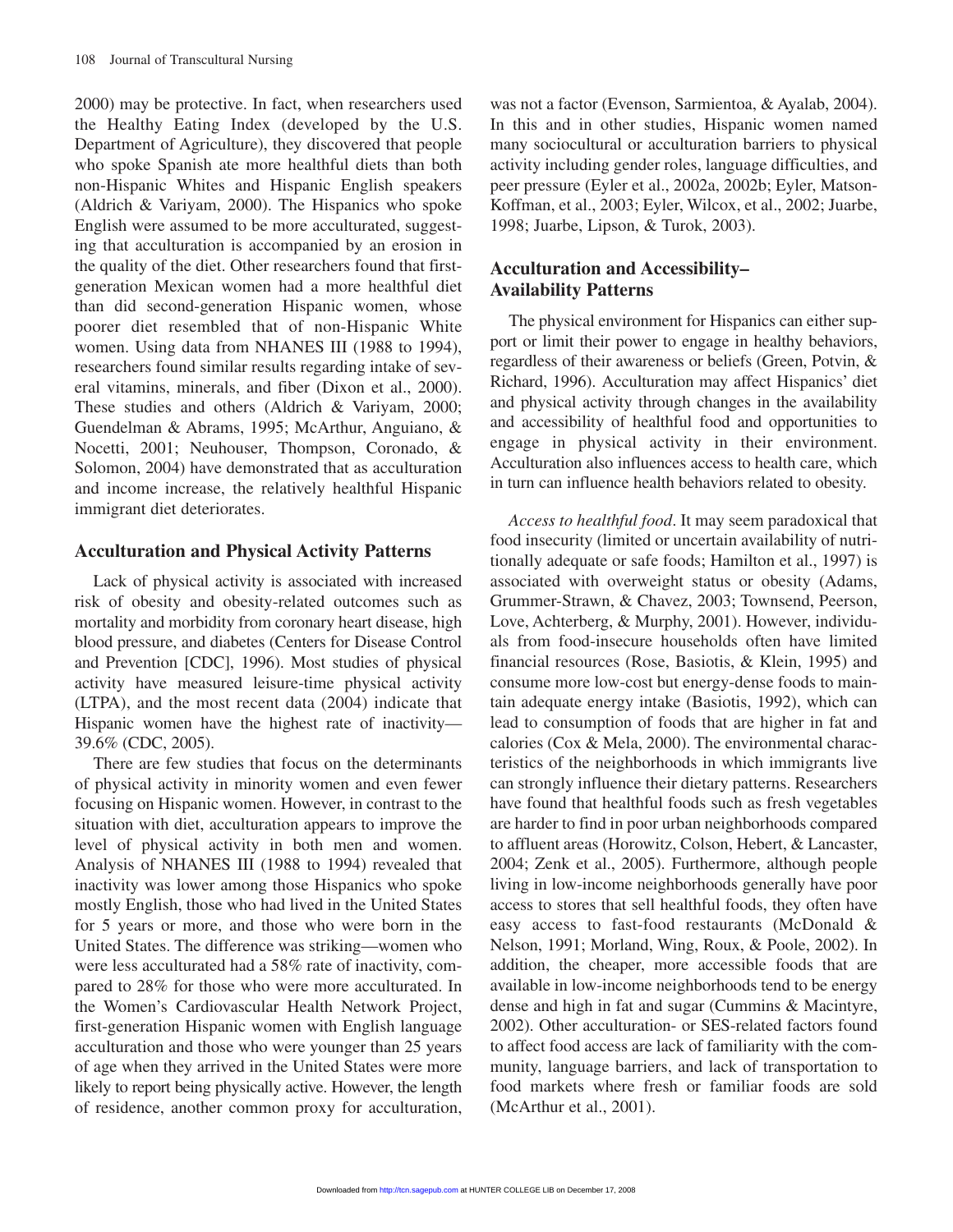*Access to exercise facilities and programs*. Several studies of Hispanic Americans and physical activity have demonstrated that access barriers included lack of transportation, lack of facilities or programs, personal or neighborhood safety concerns, and cost (Evenson, Sarmiento, Tawney, Macon, & Ammerman, 2003; Eyler et al., 2002a, 2002b; Eyler, Wilcox, et al., 2002; Marquez, McAuley, & Overman, 2004). Characteristics of the physical environment such as sidewalks, heavy traffic, streetlights, hills, unattended dogs, crime, seeing others exercise, enjoyable scenery, and condition of parks affect psychological and physical comfort and therefore access to physical activity opportunities (King et al., 2000). In addition, people living in low-income and high-minority neighborhoods often have reduced access to physical activity facilities such as parks and public recreation centers (Estabrooks, Lee, & Gyurcsik, 2003; Gordon-Larsen, Nelson, Page, & Popkin, 2006).

*Access to health care and health promotion education*. Health care providers can be a source of information and guidance regarding behaviors related to obesity prevention. Yet lower SES is associated with less use of health care services. Moreover, even when health insurance is available, the care provided to the poor may be of lower quality (Fiscella, Franks, Gold, & Clancy, 2000). Compounding the difficulty with access, Hispanic people are 3 times more likely to be uninsured than are non-Hispanic White people (CDC, 2005). Similarly, Hispanic people are less likely to have a regular place to go for medical care than are non-Hispanic White people (CDC, 2005). Studies show Hispanics spend much less on health insurance than others because of lack of funds or unfamiliarity with the idea of "buying insurance," because health systems in their native countries may be government run (Mohanty et al., 2005). In addition, Hispanics experience language and transportation barriers to health care, difficulties in communicating with doctors (Timmins, 2002), and lack of bilingual providers and Spanish-language health materials (Russell & McCammon, 1995). Foreign-born Hispanics are less likely to report having received dietary counseling than U.S.-born Whites, but they were not less likely to report having received exercise counseling (Goel et al., 2004).

#### **An Alternative Form of Acculturation**

Acculturation has generally been associated with obesity and with obesogenic health behaviors such as high caloric intake and sedentary behavior (Hajat et al., 2000). However, at this point in time, the data are not clear or consistent. For example, acculturation has been found to have opposite effects on healthy diet and amount of physical activity; some studies show a strong acculturation effect, whereas others show little or none. In addition, studies of acculturation's effects have several methodological limitations, making it problematic to compare study results and leading to disparate conclusions. In this section, we summarize the major methodological limitations, gaps, and inconsistencies in the research to date. We then build on the prior theories that have emerged and propose a new concept of "selective acculturation" that may serve both as a means of explaining the contradictions and as a framework for future research.

#### **Gaps in the Acculturation Research**

Many researchers have acknowledged problems with data quality in studies regarding acculturation effects on Hispanic body weight and health (National Research Council, 2002). These issues include questions about the validity of acculturation and other measures and problems related to the heterogeneity of the Hispanic population as well as data gathering and analysis.

*Problems with measuring acculturation*. Methods of measuring acculturation have not been standardized, and researchers have not always been clear or consistent regarding the standards of measurement they used to assess acculturation. An early, widely used acculturation scale was developed by Cuellar, Harris, and Jasso (1980). It identifies and measures four factors: (a) language familiarity, usage, and preference; (b) ethnic identity and generation; (c) cultural heritage and exposure; and (d) ethnic interaction. Among the variables that have been utilized more recently to measure the degree of acculturation are self-identified ethnicity and race (Flegel et al., 2004), the number of generations the respondent's family has lived in the United States, the language preference of the respondent (Khan et al., 1997), country of birth and number of years of U.S. residence (Singh & Siahpush, 2002), and language spoken at home and proportion of foreign-born neighbors (Gordon-Larsen et al., 2003). In addition, instruments that are closely related to acculturation measures such as the Cultural Affiliation Scale—the extent to which individuals attribute their health behaviors and attitudes to the traditions of their self-identified cultural group—have been developed (Mood, 1996; Yu, Wu, & Mood, 2005).

Because acculturation may also differ by age, geography, legal status, and gender, these measures make certain assumptions and fail to convey the complexity and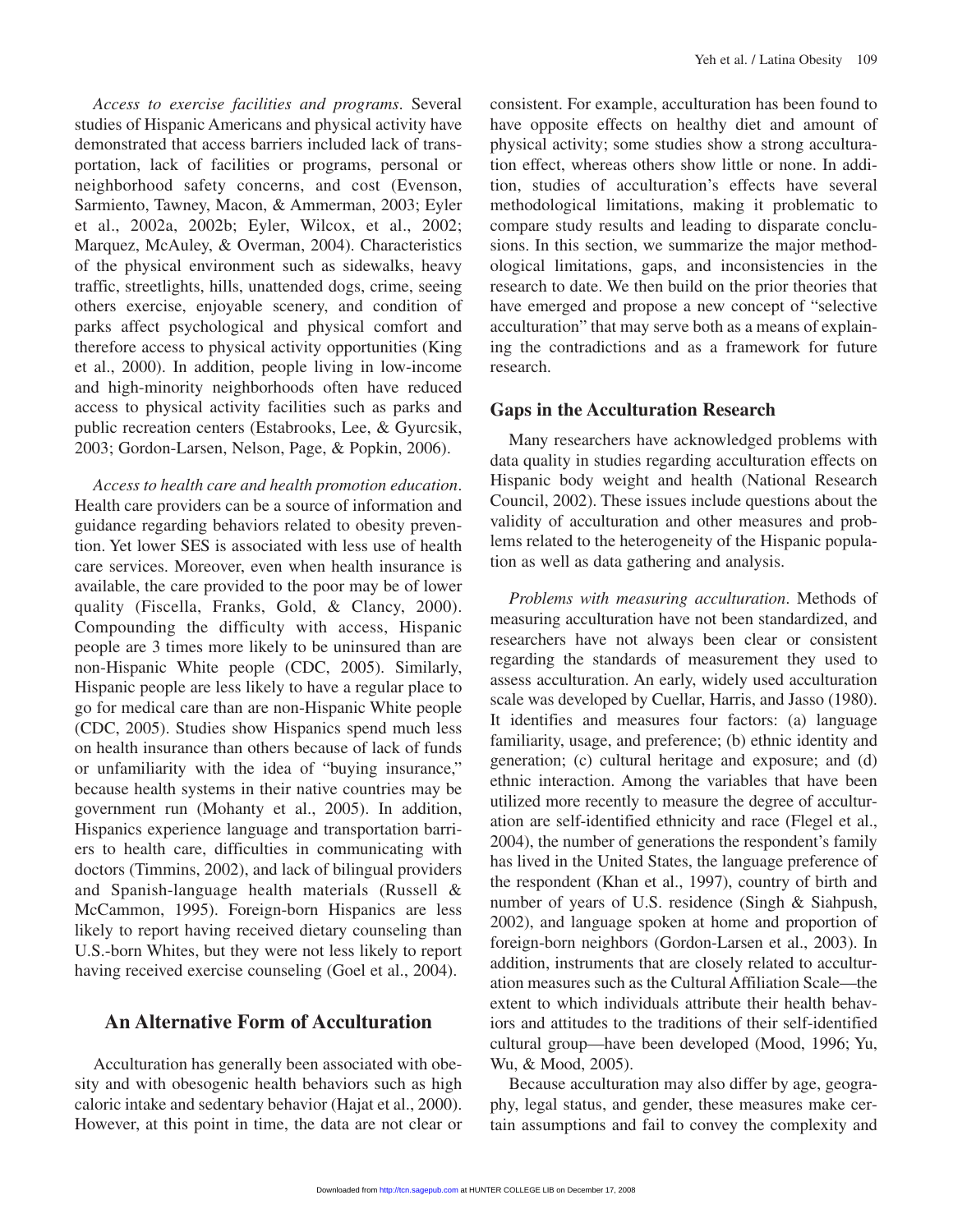nuances of acculturation (Crespo, Smit, Andersen, Carter-Pokras, & Ainsworth, 2000; Dixon et al., 2000). In addition, acculturation scales usually assume a straightforward, linear progression in which old cultural habits are replaced with recently acquired ones, but a bidimensional or other more sensitive model (Lara et al., 2005) may be needed to detect relationships among acculturation, obesity, diet, and physical activity patterns.

*Heterogeneity*. The U.S. Hispanic population is quite heterogeneous, with great diversity in country of origin, culture, history, race, immigrant experience, duration of residence, and SES (Hajat et al., 2000; National Research Council, 2002). This diversity poses research challenges in that data are difficult to compare and generalize to the "Hispanic" population. A majority (25 million, or more than 60%) are of Mexican origin (U.S. Census Bureau, 2003a), and therefore most research has been conducted on Mexican Americans (Therrien & Ramirez, 2000). However, there is also a substantial proportion (15 million) of Cuban and Puerto Rican origins as well as individuals from Central and South America, Dominicans, and European Spaniards (U.S. Census Bureau, 2003a). National surveys and censuses usually base Hispanic ethnicity on uncertain methods of categorization. Recognizing these shortcomings, tactics and terminology have changed over time (National Research Council, 2002), allowing a more detailed and nuanced self-categorization according to Hispanic as well as race categories. This further complicates data collection because different racial backgrounds imply different life experiences (National Research Council, 2002), and more diverse categorizations have revealed differences in obesity rates among subgroups and in acculturation effects as well (Loria et al., 1995; National Center for Health Statistics, 2004).

*Methods of data collection and analysis*. Not unlike other large population-based studies, most of the large databases on Hispanic immigrant health use data-collection techniques that are subject to inaccuracy and bias. These include self-reported information about weight and height and diet and physical activity recall. Self-report may lead to recall bias and be subject to cultural interpretation. Furthermore, the source of the data is selfselected respondents who agreed to participate. Health measurements are not clinically confirmed, and the language in which the interviews are conducted has been found to affect self-reported health status (Angel & Guarnaccia, 1989). Critics have specifically questioned the accuracy of Hispanic mortality rates, a key component in the Hispanic Health Paradox (Franzini et al., 2001), but longitudinal cohort studies have supported the existence of paradoxically low mortality rates among Hispanics compared to non-Hispanic Whites (Liao et al., 1998; Sorlie et al., 1993). In addition, measures of SES are limited by including completed years of schooling and a categorical indicator of household income, which may not be meaningful. Finally, certain influential conditions may not be controlled in these studies. For example, seasonal and geographic variations may influence the availability and prices of healthful foods such as fresh fruits and vegetables as well as opportunities for physical activity (U.S. Census Bureau, 2003b). When measures assess only LTPA, they may underestimate physical activity overall, especially in people with physically demanding occupations, in which Hispanic immigrants are often employed (CDC, 2003). One study found that blue-collar Hispanics were less active than Whites during their leisure time (Crespo et al., 2000), but another study found that minority women met the recommended standard for physical activity when both LTPA and non–LTPA activities were included (Eyler et al., 1998).

#### **An Alternative Explanation: Selective Acculturation**

The new concept of selective acculturation is based on the evidence that one's cultural beliefs, traditions, and values influence dietary and physical activity behaviors and that acculturation to a new set of beliefs, traditions, and values also affects these behaviors. The available evidence suggests that acculturation, once understood, can be manipulated and used as a guiding principle to promote and preserve the healthy body weight and health status of Hispanic Americans. This concept specifically implies that it is possible to avoid the erosion of healthful behaviors and the acquisition of unhealthful ones.

The selective acculturation concept considers the contradictions in the data described earlier and suggests a theoretical framework for explaining them and for filling in the gaps in our knowledge. It recognizes the contributions of prior theories but also points to their lack of inclusiveness and the difficulty of operationalizing them to guide practice, research, and policy. Although the healthy immigrant hypothesis suggests that immigrants have mortality rates lower than that of their country of origin because of their initially healthful behaviors (Marmot, Adelstein, & Bulusu, 1984), it does not explain why these behaviors and health advantages disappear over time. The SES as a determinant theory is based on evidence that high SES is generally linked with better health, and two Hispanic subgroups (Cubans and Puerto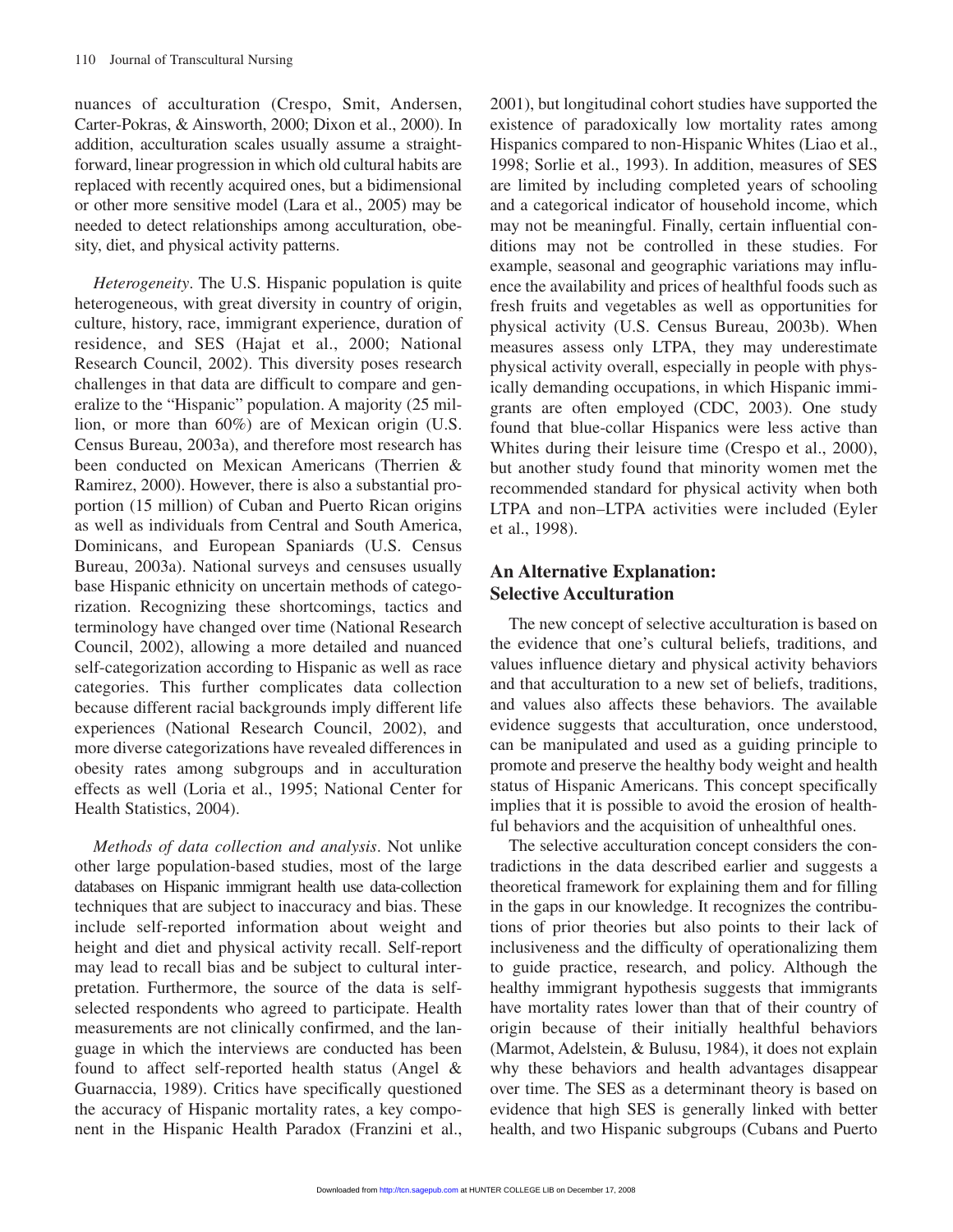**Figure 1 Conceptual Framework for Major Contributors to Immigrant Weight Status Through a "Selective Acculturation" Process**



Note: PA = physical activity.

Ricans) appear to follow this pattern. Acculturation and SES are intertwined, and their effect on health, it is argued, is modified by each other (Scribner, 1996). It has been suggested that the Hispanic Health Paradox is better understood when the intricacies of acculturation and its interaction with SES are considered (Hajat et al., 2000).

Segmented acculturation recognizes the new form of immigration taking place today: Hispanic immigrants often travel back and forth between the United States and their countries of origin because of geographic proximity and ease of air travel. As a result, immigrants may take one of two roads: They may adopt most of or only positive norms and values of American culture while retaining their protective cultural behaviors, or they may adopt risky behaviors while abandoning their original culture's protective factors. Both may be occurring in the United States among Hispanics, helping to explain the conflicting data regarding the health effects of acculturation.

Unlike these prior theories, selective acculturation (see Figure 1) seeks to distinguish the different aspects of acculturation and then guide individuals to retain the healthful behaviors of their culture of origin while acquiring the healthful behaviors of their new culture. For example, Hispanic immigrants can be encouraged to maintain their consumption of rice, beans, fruits, and vegetables while reducing the use of fat by substituting low-fat dairy products and using more healthful cooking methods such as broiling instead of frying. They can engage in culturally appropriate physical activity, perhaps dancing in a community center or walking in a neighborhood park, rather than adopt the TV-driven sedentary leisure pastimes of the United States. Further research may shed additional light on possible strategies to facilitate retention of other protective factors such as strong family and cultural ties and other social behaviors (Markides, Lee, & Ray, 1993; Scribner, 1996; Sorlie et al., 1993) while promoting English-language skills, education, access to healthful food and physical activity opportunities, and greater ability to navigate U.S. institutions (Portes & Zhou, 1993).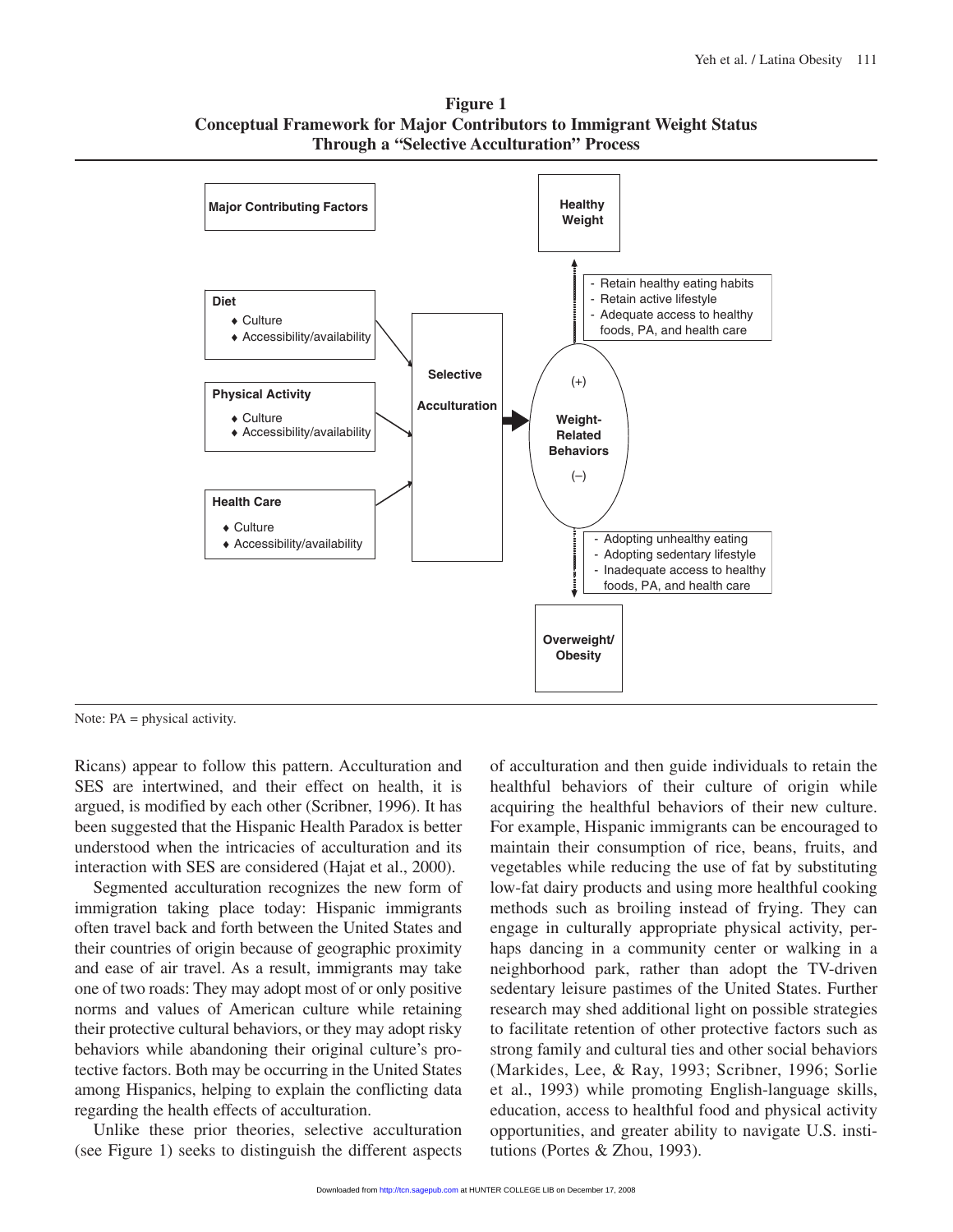The transition to unhealthful diets and insufficient physical activity and the resulting body composition changes are occurring rapidly in Hispanic cultures and other cultures around the world (Kapoor & Anand, 2002; Popkin, 2004; Uauy, Albala, & Kain, 2001). For example, BMI data indicate that the prevalence of overweight status was 46% in Costa Rica and 30% in women in Santiago, Chile; in the Caribbean countries, obesity rates in 1995 were as high as 20% for men and 48% for women (Uauy et al., 2001). This suggests that healthy immigrants will be less and less healthy when they arrive in the United States or any highly developed country, and there will be fewer and fewer healthful behaviors to preserve. Franzini et al. (2001) referred to this moment in time as a "rare window of opportunity" to determine cultural factors that might have a positive influence on health and thus be a benefit to the Hispanic population and possibly to us all. It lends urgency to the testing and potential adoption of selective acculturation as a useful concept for guiding the next steps in weight management among Hispanics.

#### **Conclusions and Recommendations**

Acculturation has both positive and negative effects on Hispanic people who live in the United States. Acculturation is "selective" in that individuals make personal choices about how they will or will not change behaviors, and societies make choices regarding how they will or will not support an individual's behaviors. It may be possible to promote a healthful form of selective acculturation that involves keeping the healthful habits of one's culture of origin while adopting the healthful habits of the American lifestyle. This new conceptual model informs the following recommendations for research, practices, and policy. Although there are many questions about the role of selective acculturation and body weight, it is not too soon to shape programs and policies based on what we do know.

#### **Recommendations for Research**

Future researchers must develop a better understanding of the concepts of acculturation and selective acculturation. Prior studies have used different measures of acculturation. It is important to develop standardized measures of acculturation and other variables as well as to standardize the definition of the concepts and to create appropriate theoretical models (Lara et al., 2005). In addition, researchers should consider assessing the continuous process of acculturation (Negy & Woods, 1992)

and offering a fuller, more nuanced description of the process, perhaps by including a self-assessment of acculturation (Hazuda, Stern, & Haffner, 1988). In addition, because of the diversity of the Hispanic population in terms of SES, race, country of origin, immigration experiences, and geographic residence, multidisciplinary research teams should work collaboratively to fully explore the impact of acculturation on health (Hunt et al., 2004).

Future intervention studies should be rigorous, use appropriate indicators of acculturation, and be informed by the concept of selective acculturation. The majority of prior studies are of a cross-sectional nature. It is important to conduct new longitudinal studies (Eyler, Wilcox, et al., 2002) in the future. Moreover, results from prior studies often focused on people who stayed in the host country rather than those who stayed in their native countries. Future research should include control groups in the country of origin to address the influence of selective immigration (National Research Council, 2002). By including control groups in the country of origin, researchers will be able to investigate the specific aspects of acculturation that determine retention or adoption of healthful behaviors and how they can be facilitated through environmental and societal means. Furthermore, studies that include more diverse groups of women and the use of appropriate indicators of acculturation (Khan et al., 1997) and that employ theoretically based interventions using validated assessment instruments to detect behavior change (Taylor, Baranowski, & Young, 1998) are strongly encouraged.

Future research should seek to illuminate the relationship among acculturation, SES, and obesity-related health behaviors. Prior research has shown that acculturation and SES are associated with obesity (Khan et al., 1997). Research that examines the relationship between improvement in SES and obesity deserves additional investigation (*Community-Based Strategies*, 2004).

#### **Recommendations for Practice and Programming**

Programs to preserve and increase healthy eating and physical activity should employ existing knowledge in sensitive, creative, and innovative ways. We recommend that future programs be culturally competent and utilize community participatory research, social marketing, and Spanish-language media to educate and promote healthful behaviors (Kriesberg, 2005). Program planners are encouraged to take advantage of recent technologies such as the Internet in promoting behavioral changes.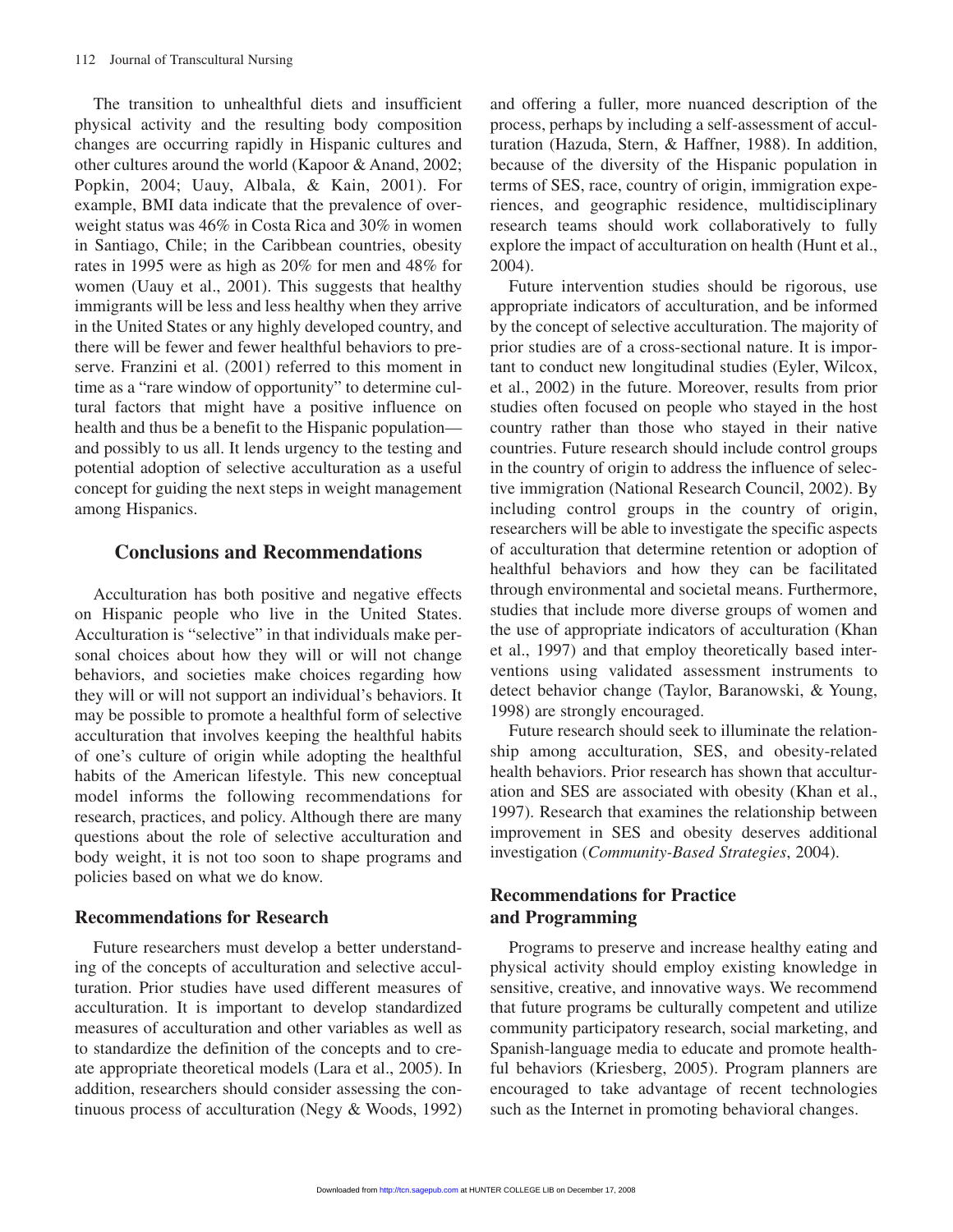#### **Recommendations for Policy**

Policy changes should aim to improve access to healthful food, physical activity opportunities, and health education. Future research should employ culturally specific protective factors to inform public health efforts (*Community-Based Strategies*, 2004). For example, it is vital that we increase the cultural competency of health and preventive services by including more minority health providers and interpreters (Valdez, Giachello, Rodriguez-Trias, Gomez, & Castulo de la Rocha, 1993). In addition, environmental conditions in Hispanic neighborhoods must be improved to support social cohesiveness and remove barriers to affordable healthy food and physical activity opportunities. Finally, long-term strategies are needed that will improve opportunities for socioeconomic advancement by improving access to quality public education (*Community-Based Strategies*, 2004).

#### **References**

- Abraido-Lanza, A. F., Chao, M. T., & Florez, K. R. (2005). Do healthy behaviors decline with greater acculturation? Implications for the Latino mortality paradox. *Social Science & Medicine, 61*(6), 1243.
- Adams, E. J., Grummer-Strawn, L., & Chavez, G. (2003). Food insecurity is associated with increased risk of obesity in California women. *Journal of Nutrition, 133*(4), 1070-1074.
- Aldrich, L., & Variyam, J. N. (2000). Acculturation erodes the diet quality of U.S. Hispanics. *Food Review, 23*(1), 51-55.
- Angel, R. J., & Guarnaccia, P. J. (1989). Mind, body, and culture: Somatization among Hispanics. *Social Science and Medicine, 28*(12), 1229-1238.
- Basiotis, P. P. (1992, March). *Validity of the self-reported food sufficiency status item in the US*. Paper presented at the 38th annual conference of the American Council on Consumer Interests, Columbia, MO.
- Brand-Miller, J., Holt, S., Pawlak, D., & McMillan, J. (2002). Glycemic index and obesity. *American Journal of Clinical Nutrition, 76*(Suppl.), 281S-285S.
- Centers for Disease Control and Prevention. (1996). *Physical activity and health: Report of the surgeon general.* Atlanta, GA: U.S. Department of Health and Human Services.
- Centers for Disease Control and Prevention. (2003). *Physical activity among adults: United States, 2000*. *Advance data from vital and health statistics of the Centers of Disease Control and Prevention* (No. 333). Atlanta, GA: U.S. Department of Health and Human Services.
- Centers for Disease Control and Prevention. (2005). *Early release of selected estimates based on data from the January-March 2005 National Health Interview Survey*. Atlanta, GA: U.S. Department of Health and Human Services.
- *Community-based strategies for improving Latino health*. (2004). Washington, DC: Joint Center for Political and Economic Studies/PolicyLink.
- Cox, D. N., & Mela, D. J. (2000). Determination of energy density of freely selected diets: Methodological issues and implications. *International Journal of Obesity and Related Metabolic Disorders*, *24*(1), 49-54.
- Crespo, C. J., Smit, E., Andersen, R. E., Carter-Pokras, O., & Ainsworth, B. E. (2000). Race/ethnicity, social class and their relation to physical inactivity during leisure time: Results from the Third National Health and Nutrition Examination Survey, 1988- 1994. *American Journal of Preventive Medicine, 18*(1), 46-53.
- Cuellar, I., Harris, L. C., & Jasso, R. (1980). An acculturation scale for Mexican American normal and clinical populations. *Hispanic Journal of Behavioral Sciences*, *2*(3), 199-217.
- Cummins, S., & Macintyre, S. (2002). A systematic study of an urban foodscape: The price and availability of food in greater Glasgow. *Urban Studies, 39*(11), 2115-2130.
- Dixon, L. B., Sundquist, J., & Winkleby, M. (2000). Differences in energy, nutrient, and food intakes in a US sample of Mexican-American women and men: Findings from the Third National Health and Nutrition Examination Survey, 1988-1994. *American Journal of Epidemiology, 152*(6), 548-557.
- Estabrooks, P. A., Lee, R. E., & Gyurcsik, N. (2003). Resources for physical activity participation: Does availability and accessibility differ by neighborhood socioeconomic status? *Annals of Behavioral Medicine, 25*(2), 100-104.
- Evenson, K. R., Sarmiento, O., Tawney, K., Macon, L. M., & Ammerman, A. S. (2003). Personal, social, and environmental correlates of physical activity in North Carolina Latina immigrants. *American Journal of Preventive Medicine, 25*(Suppl.), 77-85.
- Evenson, K. R., Sarmiento, O. L., & Ayalab, G. X. (2004). Acculturation and physical activity among North Carolina Latina immigrants. *Social Science & Medicine, 59*, 2509-2522.
- Eyler, A. E., Baker, E. A., Cromer, L., King, A. C., Brownson, R. C., & Donatelle, R. J. (1998). Physical activity and minority women: A qualitative study. *Health Education and Behavior, 25*(5), 640-652.
- Eyler, A. E., Matson-Koffman, D., Young, D. R., Wilcox, S., Wilbur, J., Thompson, J. L., et al. (2003). Quantitative study of correlates of physical activity in women from diverse racial/ethnic groups: The women's cardiovascular health network project summary and conclusions. *American Journal of Preventive Medicine, 25*(Suppl.), 93-103.
- Eyler, A. E., Vest, J. R., Sanderson, B., Wilbur, J., Matson-Koffman, D., Evenson, K. R., et al. (2002a). Environmental, policy, and cultural factors related to physical activity in a diverse sample of women: The Women's Cardiovascular Health Network Project— Introduction and methodology. *Women & Health, 36*(2), 1-15.
- Eyler, A. E., Vest, J. R., Sanderson, B., Wilbur, J., Matson-Koffman, D., Evenson, K. R., et al. (2002b). Environmental, policy, and cultural factors related to physical activity in a diverse sample of women: The Women's Cardiovascular Health Network Project—Summary and discussion. *Women & Health, 36*(2), 123-134.
- Eyler, A. E., Wilcox, S., Matson-Koffman, D., Evenson, K. R., Sanderson, B., Thompson, J., et al. (2002). Correlates of physical activity among women from diverse racial/ethnic groups. *Journal of Women's Health & Gender-Based Medicine, 11*(3), 239-253.
- Fiscella, K., Franks, P., Gold, M. R., & Clancy, C. (2000). Inequality in quality: Addressing socioeconomic, racial, and ethnic disparities in health care. *Journal of the American Medical Association, 283*, 2579-2584.
- Flegel, K. M., Carroll, M. D., Ogden, C. L., & Johnson, C. L. (2002). Prevalence and trends in obesity among US adults 1999-2000. *Journal of the American Medical Association, 288*, 1723-1727.
- Flegel, K. M., Ogden, C. L., & Carroll, M. D. (2004). Prevalence and trends in overweight in Mexican-American adults and children. *Nutrition Reviews, 62*(7), S144-S148.
- Franzini, L., Ribble, J. C., & Keddie, A. M. (2001). Understanding the Hispanic paradox. *Ethnicity & Disease, 11*(3), 496-518.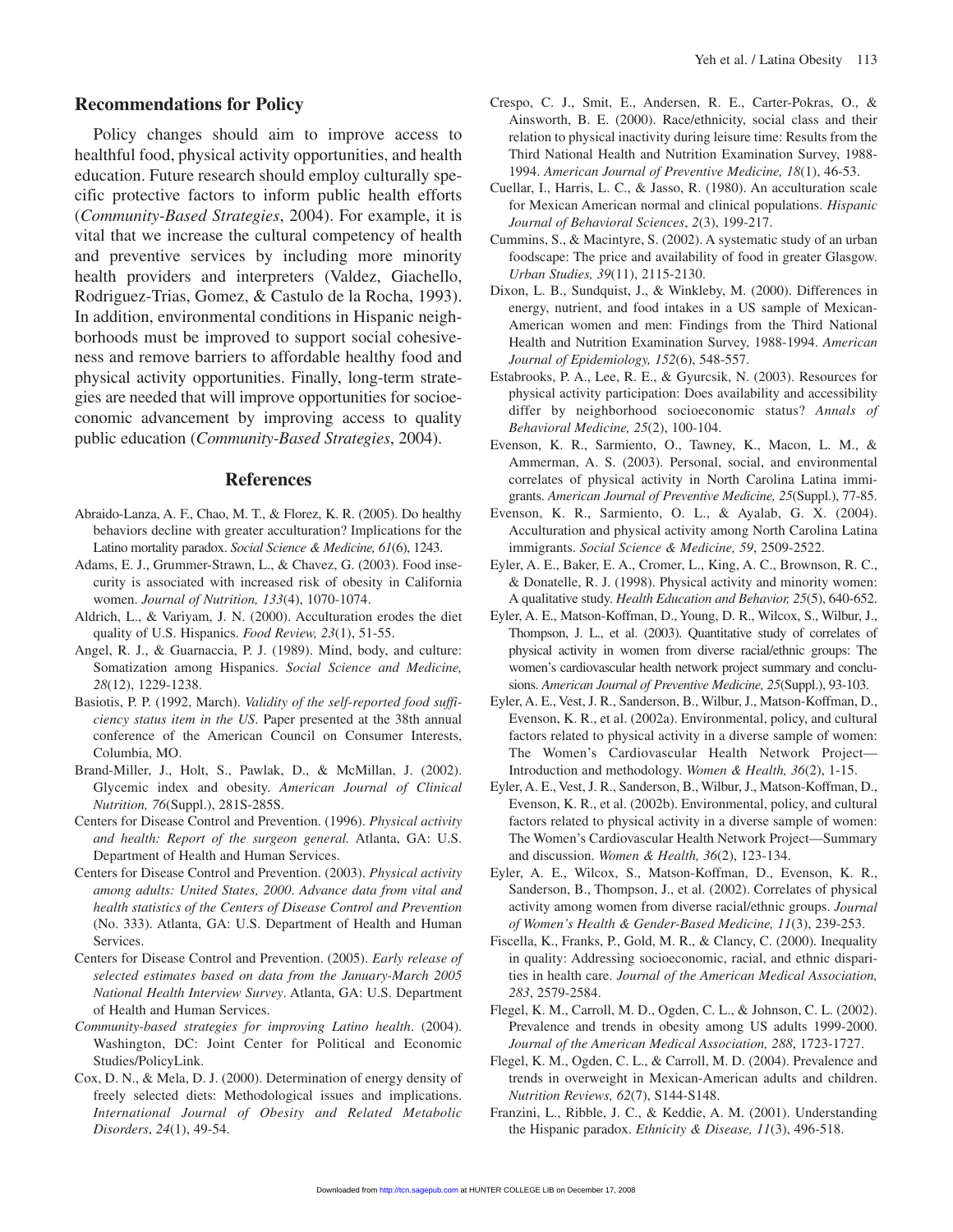- Goel, M. S., McCarthy, E. P., Phillips, R. S., & Wee, C. C. (2004). Obesity among US immigrant subgroups by duration of residence. *Journal of the American Medical Association, 292*(23), 2860-2867.
- Gordon-Larsen, P., Harris, K. M., Ward, D. S., & Popkin, B. M. (2003). Acculturation and overweight-related behaviors among Hispanic immigrants to the US: The national longitudinal study of adolescent health. *Social Science & Medicine, 57*(11), 2023.
- Gordon-Larsen, P., Nelson, M. C., Page, P., & Popkin, B. M. (2006). Inequality in the built environment underlies key health disparities in physical activity and obesity. *Pediatrics, 117*(2), 417-424.
- Green, L. W., Potvin, L., & Richard, L. (1996). Ecological foundations of health promotion. *American Journal of Health Promotion, 10*, 270-281.
- Gross, L. S., Li, L., Ford, E. S., & Liu, S. (2004). Increased consumption of refined carbohydrates and the epidemic of type 2 diabetes in the United States: An ecologic assessment. *American Journal of Clinical Nutrition, 79*(5), 774-779.
- Guendelman, S., & Abrams, B. (1995). Dietary intake among Mexican-American women: Generational differences and a comparison with White non-Hispanic women. *American Journal of Public Health, 85*(1), 20-25.
- Hajat, A., Lucas, J. B., & Kington, R. (2000). *Health outcomes among Hispanic groups: Data from the National Health Interview Survey, 1992-95*. Atlanta, GA: Centers for Disease Control and Prevention.
- Hamilton, W. L., Cook, J., Thompson, W. W., Buron, L. F., Frongillo, E. A., Olson, C. M., et al. (1997). *Household food security in the United States in 1995: Summary report of the Food Security Measurement Project*. Washington, DC: U.S. Department of Agriculture, Food, and Consumer Service.
- Hazuda, H. P., Haffner, S. M., Stern, M. P., & Eifler, C. W. (1988). Effects of acculturation and socioeconomic status on obesity and diabetes in Mexican Americans. *American Journal of Epidemiology, 128*, 1289-1301.
- Hazuda, H. P., Mitchell, B. D., & Haffner, S. M. (1991). Obesity in Mexican American subgroups. *American Journal of Clinical Nutrition, 53*, 1529S-1549S.
- Hazuda, H. P., Stern, M. P., & Haffner, S. M. (1988). Acculturation and assimilation among Mexican Americans: Scales and population based data. *Social Science Quarterly, 69*, 687-706.
- Henry J. Kaiser Family Foundation. (2003). *Key facts: Race, ethnicity, and medical care*. Available from the Henry J. Kaiser Family Foundation Web site, http://www.kff.org/
- Horowitz, C. R., Colson, K. A., Hebert, P. L., & Lancaster, K. (2004). Barriers to buying healthy foods for people with diabetes: Evidence of environmental disparities. *American Journal of Public Health, 94*(9), 1549-1554.
- Hunt, L. M., Schneider, S., & Comer, B. (2004). Should "acculturation" be a variable in health research? A critical review of research on US Hispanics. *Social Science and Medicine, 59*, 973-986.
- Jasso, G., Massey, D. S., Rosenzweig, M. R., & Smith, J. P. (2004). Immigrant health-selectivity and acculturation. In N. B. Anderson, R. A. Bulatoo, & B. Cohen (Eds.), *Critical perspectives on racial and ethnic differences in health* (pp. 227-266). Washington, DC: National Academies Press.
- Juarbe, T., Lipson, J., & Turok, X. (2003). Physical activity beliefs, behaviors, and cardiovascular fitness of Mexican immigrant women. *Journal of Transcultural Nursing, 14*, 108-116.
- Juarbe, T. C. (1998). Cardiovascular disease-related diet and exercise experiences of immigrant Mexican women. *Western Journal of Nursing Research, 20*(6), 765-782.
- Kaplan, M. S., Huguet, N., Newsom, J. T., & McFarland, B. H. (2004). The association between length of residence and obesity among Hispanic immigrants. *American Journal of Preventive Medicine, 27*, 323-326.
- Kapoor, S. K., & Anand, K. (2002). Nutritional transition: A public health challenge in developing countries. *Journal of Epidemiology and Community Health*, *56*, 804-805.
- Khan, L. K., Sobal, J., & Martorell, R. (1997). Acculturation, socioeconomic status, and obesity in Mexican Americans, Cuban Americans, and Puerto Ricans. *International Journal of Obesity, 21*(2), 91-96.
- King, A. C., Castro, C., Wilcox, S., Eyler, A. A., Sallis, J., & Brownson, R. C. (2000). Personal and environmental factors associated with physical inactivity among different racial/ethnic groups of U.S. middle- and older-aged women. *Health Psychology, 19*, 354.
- Krauss, R. M., Eckel, R. H., Howard, B., Appel, L. J., Daniels, S. R., Deckelbaum, R. J., et al. (2000). AHA dietary guidelines: Revision 2000: A statement for healthcare professionals from the Nutrition Committee of the American Heart Association. *Circulation, 102*(18), 2284-2299.
- Kriesberg, K. (2005, June/July). Cultural competencies needed to serve all older Americans: Cultural skills will help bridge health gaps. *Nation's Health.* Retrieved December 1, 2005, from http://www.apha.org/tnh/index.cfm?fa=ADetail&id=739&issue\_  $id = 62005$
- Landrine, H., & Knonoff, E. A. (2004). Culture change and ethnicminority health behavior: An operant theory of acculturation. *Journal of Behavioral Medicine, 27*(6), 527-555.
- Lara, M., Gamboa, C., Kahramanian, M. I., Morales, L. S., & Hayes Bautista, D. E. (2005). Acculturation and Latino health in the United States: A review of the literature and its sociopolitical context. *Annual Review of Public Health, 26*, 367-397.
- Liao, Y., Cooper, R. S., Cao, G., Durazo-Arvizu, R., Kaufman, J., Luke, A., et al. (1998). Mortality patterns among adult Hispanics: Findings from the NHIS, 1986 to 1990. *American Journal of Public Health, 88*, 227-232.
- Loria, C. M., Bush, T., Carroll, M., Looker, A. C., Carroll, M., Johnson, C. L., et al. (1995). Macronutrient intakes among adult Hispanics: A comparison of Mexican Americans, Cuban Americans and mainland Puerto Ricans. *American Journal of Public Health, 85*(5), 684-689.
- Ludwig, D. S. (2000). Dietary glycemic index and obesity. *Journal of Nutrition, 130*, 280S-283S.
- Malis, C., Rasmussen, E. L., Poulsen, P., Petersen, I., Christensen, K., Beck-Nielsen, H., et al. (2005). Total and regional fat distribution is strongly influenced by genetic factors in young and elderly twins. *Obesity Research, 13*(12), 2139-2145.
- Markides, K. S., Lee, D. J., & Ray, L. A. (1993). Acculturation and hypertension in Mexican Americans. *Ethnicity and Disease, 3*(1), 70-74.
- Marmot, M. G., Adelstein, A. M., & Bulusu, L. (1984). Lessons from the study of immigrant mortality. *Lancet, 2*, 1455-1457.
- Marquez, D. X., McAuley, E., & Overman, N. (2004). Psychosocial correlates and outcomes of physical activity among Latinos: A review. *Hispanic Journal of Behavioral Sciences, 26*(2), 195-229.
- Massara, E. B. (1989). *Que gordita! A study of weight among women in a Puerto Rican community*. New York: AMS Press.
- McArthur, L. H., Anguiano, R. P. V., & Nocetti, D. (2001). Maintenance and change in the diet of Hispanic immigrants in eastern North Carolina. *Family and Consumer Sciences Research Journal, 29*(4), 309-335.